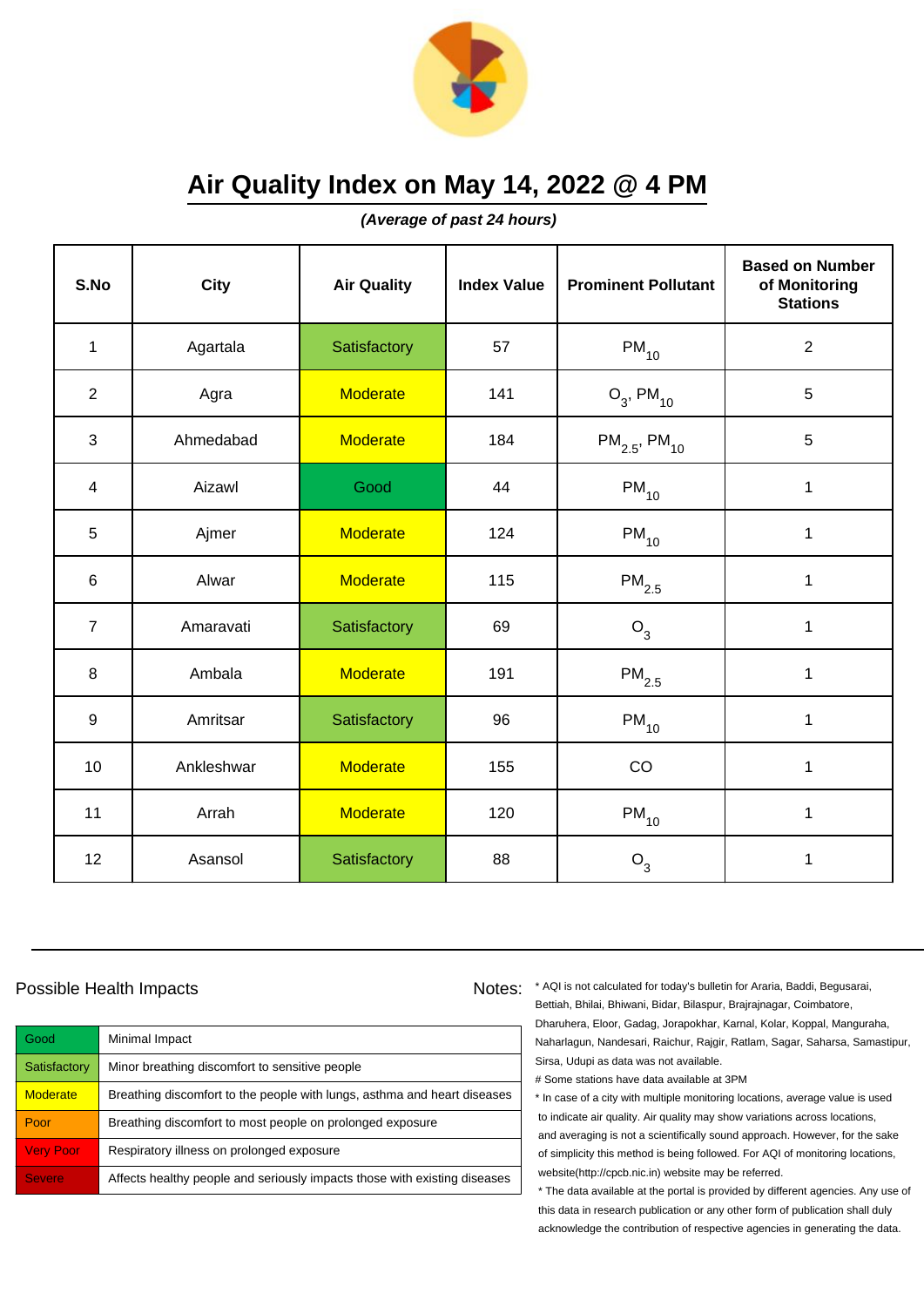

**(Average of past 24 hours)**

| S.No | <b>City</b>                 | <b>Air Quality</b> | <b>Index Value</b> | <b>Prominent Pollutant</b> | <b>Based on Number</b><br>of Monitoring<br><b>Stations</b> |
|------|-----------------------------|--------------------|--------------------|----------------------------|------------------------------------------------------------|
| 13   | Aurangabad (Bihar)          | <b>Moderate</b>    | 190                | $PM_{10}$                  | $\mathbf 1$                                                |
| 14   | Aurangabad<br>(Maharashtra) | <b>Moderate</b>    | 105                | $PM_{10}$                  | 1                                                          |
| 15   | Bagalkot                    | Good               | 50                 | $\mathsf{PM}_{2.5}$        | 1                                                          |
| 16   | Baghpat                     | Poor               | 202                | $PM_{2.5}$                 | 1                                                          |
| 17   | Bahadurgarh                 | Poor               | 291                | $PM_{2.5}$                 | $\mathbf 1$                                                |
| 18   | Ballabgarh                  | Poor               | 248                | $\mathsf{PM}_{2.5}$        | 1                                                          |
| 19   | <b>Bathinda</b>             | Satisfactory       | 81                 | $PM_{10}$                  | 1                                                          |
| 20   | Bengaluru                   | Satisfactory       | 83                 | $PM_{10}$                  | $\overline{7}$                                             |
| 21   | Bhagalpur                   | Satisfactory       | 100                | $PM_{10}$                  | $\overline{2}$                                             |
| 22   | Bhiwadi                     | <b>Very Poor</b>   | 343                | $\mathsf{PM}_{2.5}$        | 1                                                          |
| 23   | <b>Bhopal</b>               | <b>Moderate</b>    | 146                | $\mathsf{PM}_{10}$         | 1                                                          |
| 24   | <b>Bihar Sharif</b>         | <b>Moderate</b>    | 104                | NO <sub>2</sub>            | 1                                                          |

### Possible Health Impacts

| Good             | Minimal Impact                                                            |
|------------------|---------------------------------------------------------------------------|
| Satisfactory     | Minor breathing discomfort to sensitive people                            |
| <b>Moderate</b>  | Breathing discomfort to the people with lungs, asthma and heart diseases  |
| Poor             | Breathing discomfort to most people on prolonged exposure                 |
| <b>Very Poor</b> | Respiratory illness on prolonged exposure                                 |
| <b>Severe</b>    | Affects healthy people and seriously impacts those with existing diseases |

Notes: \* AQI is not calculated for today's bulletin for Araria, Baddi, Begusarai, Bettiah, Bhilai, Bhiwani, Bidar, Bilaspur, Brajrajnagar, Coimbatore, Dharuhera, Eloor, Gadag, Jorapokhar, Karnal, Kolar, Koppal, Manguraha, Naharlagun, Nandesari, Raichur, Rajgir, Ratlam, Sagar, Saharsa, Samastipur, Sirsa, Udupi as data was not available.

# Some stations have data available at 3PM

\* In case of a city with multiple monitoring locations, average value is used to indicate air quality. Air quality may show variations across locations, and averaging is not a scientifically sound approach. However, for the sake of simplicity this method is being followed. For AQI of monitoring locations, website(http://cpcb.nic.in) website may be referred.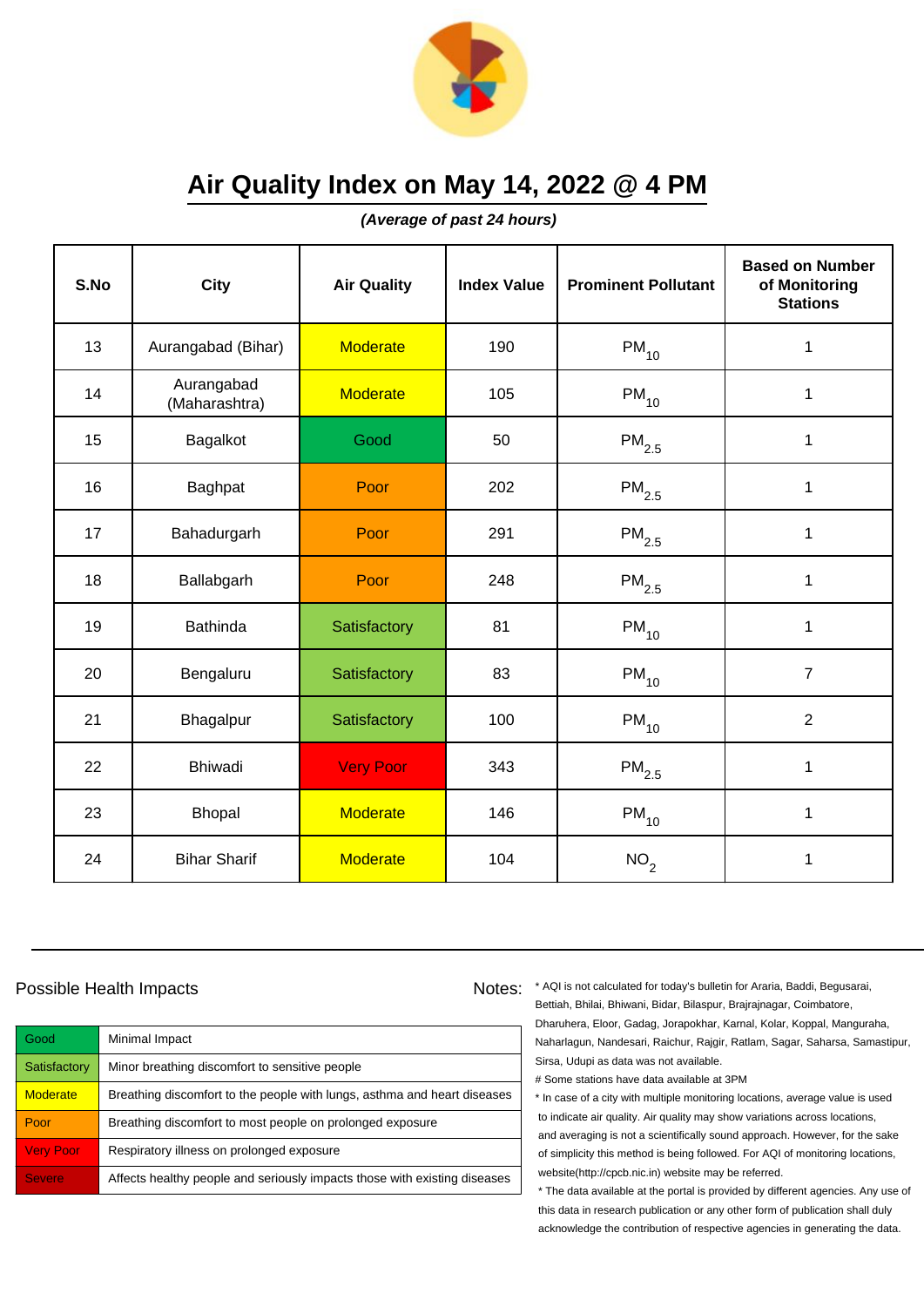

**(Average of past 24 hours)**

| S.No | <b>City</b>    | <b>Air Quality</b> | <b>Index Value</b> | <b>Prominent Pollutant</b>                     | <b>Based on Number</b><br>of Monitoring<br><b>Stations</b> |
|------|----------------|--------------------|--------------------|------------------------------------------------|------------------------------------------------------------|
| 25   | Bulandshahr    | Poor               | 245                | $PM_{10}$                                      | 1                                                          |
| 26   | <b>Buxar</b>   | <b>Moderate</b>    | 140                | $\mathsf{PM}_{10}$                             | 1                                                          |
| 27   | Chamarajanagar | Good               | 37                 | $PM_{10}$                                      | $\mathbf 1$                                                |
| 28   | Chandigarh     | Poor               | 217                | $PM_{2.5}$ , O <sub>3</sub> , PM <sub>10</sub> | 3                                                          |
| 29   | Chandrapur     | <b>Moderate</b>    | 104                | $PM_{10}$ , O <sub>3</sub>                     | $\overline{2}$                                             |
| 30   | Charkhi Dadri  | Poor               | 252                | $PM_{2.5}$                                     | 1                                                          |
| 31   | Chennai        | Satisfactory       | 69                 | CO, $PM_{2.5}$ , $PM_{10}$                     | $\overline{7}$                                             |
| 32   | Chhapra        | Satisfactory       | 100                | $PM_{10}$                                      | 1                                                          |
| 33   | Chikkaballapur | Satisfactory       | 54                 | $PM_{10}$                                      | $\mathbf 1$                                                |
| 34   | Chikkamagaluru | Satisfactory       | 55                 | $PM_{10}$                                      | 1                                                          |
| 35   | Damoh          | Satisfactory       | 63                 | $PM_{10}$                                      | 1                                                          |
| 36   | Darbhanga      | Satisfactory       | 76                 | $PM_{10}$                                      | 1                                                          |

### Possible Health Impacts

Good Minimal Impact Satisfactory | Minor breathing discomfort to sensitive people Moderate **Breathing discomfort to the people with lungs**, asthma and heart diseases Poor Breathing discomfort to most people on prolonged exposure Very Poor Respiratory illness on prolonged exposure Severe **Affects healthy people and seriously impacts those with existing diseases** 

Notes: \* AQI is not calculated for today's bulletin for Araria, Baddi, Begusarai, Bettiah, Bhilai, Bhiwani, Bidar, Bilaspur, Brajrajnagar, Coimbatore, Dharuhera, Eloor, Gadag, Jorapokhar, Karnal, Kolar, Koppal, Manguraha, Naharlagun, Nandesari, Raichur, Rajgir, Ratlam, Sagar, Saharsa, Samastipur, Sirsa, Udupi as data was not available.

# Some stations have data available at 3PM

\* In case of a city with multiple monitoring locations, average value is used to indicate air quality. Air quality may show variations across locations, and averaging is not a scientifically sound approach. However, for the sake of simplicity this method is being followed. For AQI of monitoring locations, website(http://cpcb.nic.in) website may be referred.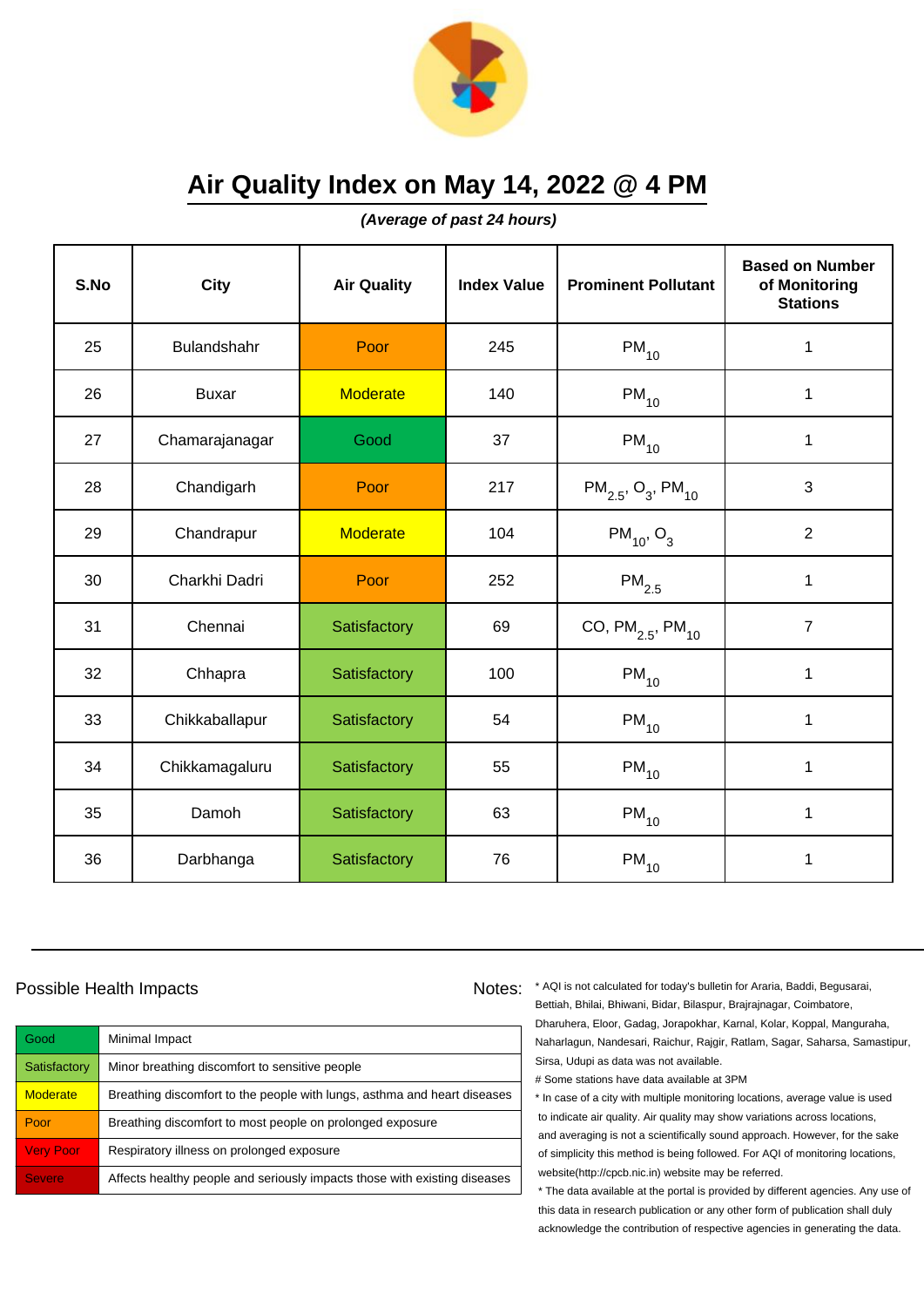

**(Average of past 24 hours)**

| S.No | <b>City</b> | <b>Air Quality</b> | <b>Index Value</b> | <b>Prominent Pollutant</b>                     | <b>Based on Number</b><br>of Monitoring<br><b>Stations</b> |
|------|-------------|--------------------|--------------------|------------------------------------------------|------------------------------------------------------------|
| 37   | Davanagere  | Satisfactory       | 90                 | $PM_{10}$                                      | 1                                                          |
| 38   | Dehradun    | <b>Moderate</b>    | 104                | $PM_{10}$                                      | $\mathbf 1$                                                |
| 39   | Delhi       | Poor               | 270                | $PM_{10}$ , PM <sub>2.5</sub>                  | 29                                                         |
| 40   | Dewas       | <b>Moderate</b>    | 177                | $PM_{10}$                                      | 1                                                          |
| 41   | Durgapur    | <b>Moderate</b>    | 131                | $PM_{10}$                                      | 1                                                          |
| 42   | Ernakulam   | Good               | 27                 | NO <sub>2</sub>                                | $\mathbf 1$                                                |
| 43   | Faridabad   | Poor               | 267                | $PM_{2.5}$ , PM <sub>10</sub> , O <sub>3</sub> | $\overline{\mathbf{4}}$                                    |
| 44   | Fatehabad   | <b>Moderate</b>    | 172                | $PM_{2.5}$                                     | $\mathbf{1}$                                               |
| 45   | Firozabad   | <b>Moderate</b>    | 119                | $PM_{10}$ , PM <sub>2.5</sub>                  | $\overline{2}$                                             |
| 46   | Gandhinagar | Poor               | 210                | $PM_{2.5}$ , PM <sub>10</sub>                  | 3                                                          |
| 47   | Gangtok     | Good               | 35                 | O <sub>3</sub>                                 | $\mathbf{1}$                                               |
| 48   | Gaya        | <b>Moderate</b>    | 145                | $O_3$ , PM <sub>2.5</sub> , PM <sub>10</sub>   | 3                                                          |

### Possible Health Impacts

| Good             | Minimal Impact                                                            |
|------------------|---------------------------------------------------------------------------|
| Satisfactory     | Minor breathing discomfort to sensitive people                            |
| <b>Moderate</b>  | Breathing discomfort to the people with lungs, asthma and heart diseases  |
| Poor             | Breathing discomfort to most people on prolonged exposure                 |
| <b>Very Poor</b> | Respiratory illness on prolonged exposure                                 |
| <b>Severe</b>    | Affects healthy people and seriously impacts those with existing diseases |

Notes: \* AQI is not calculated for today's bulletin for Araria, Baddi, Begusarai, Bettiah, Bhilai, Bhiwani, Bidar, Bilaspur, Brajrajnagar, Coimbatore, Dharuhera, Eloor, Gadag, Jorapokhar, Karnal, Kolar, Koppal, Manguraha, Naharlagun, Nandesari, Raichur, Rajgir, Ratlam, Sagar, Saharsa, Samastipur, Sirsa, Udupi as data was not available.

# Some stations have data available at 3PM

\* In case of a city with multiple monitoring locations, average value is used to indicate air quality. Air quality may show variations across locations, and averaging is not a scientifically sound approach. However, for the sake of simplicity this method is being followed. For AQI of monitoring locations, website(http://cpcb.nic.in) website may be referred.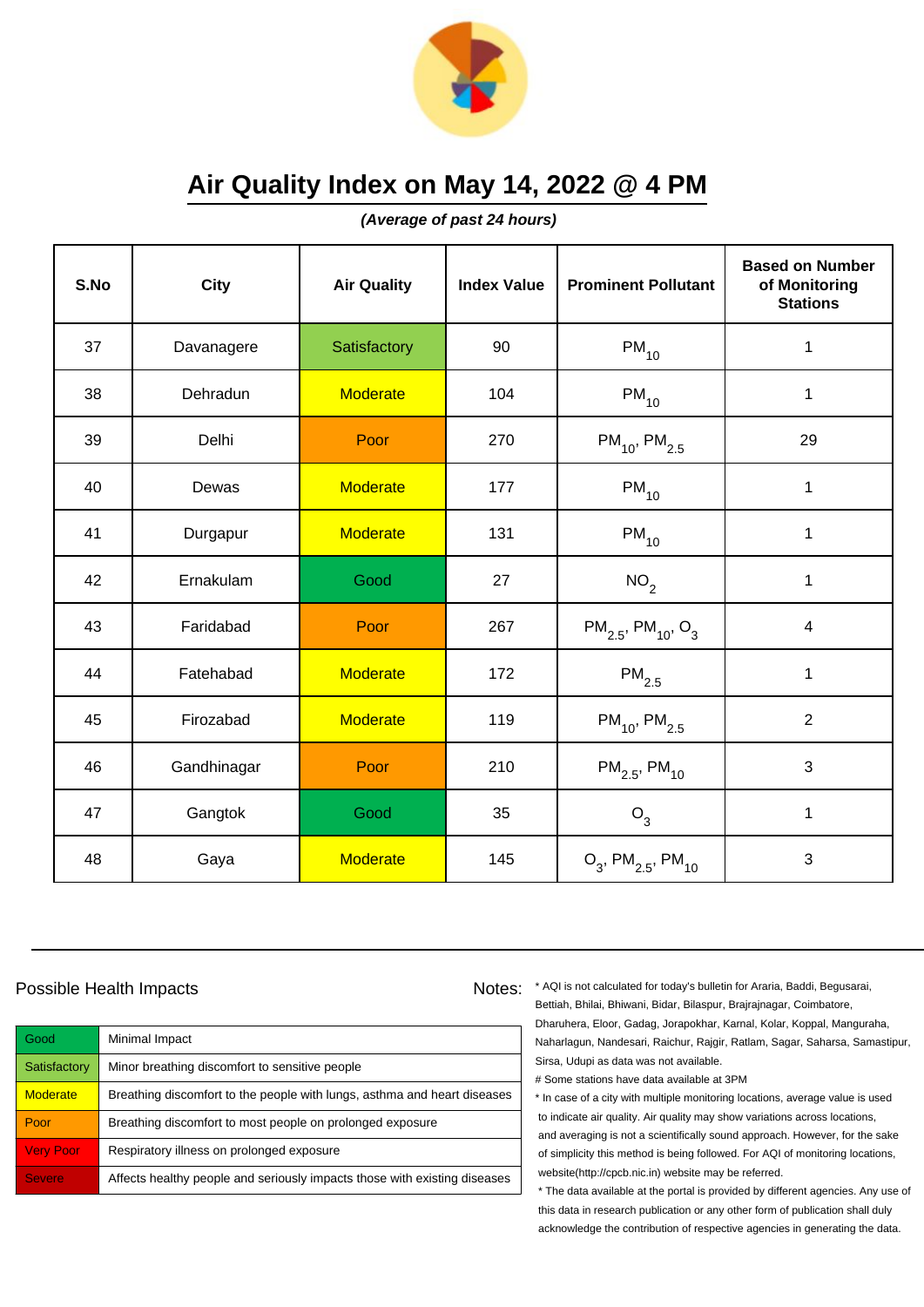

**(Average of past 24 hours)**

| S.No | <b>City</b>          | <b>Air Quality</b> | <b>Index Value</b> | <b>Prominent Pollutant</b> | <b>Based on Number</b><br>of Monitoring<br><b>Stations</b> |
|------|----------------------|--------------------|--------------------|----------------------------|------------------------------------------------------------|
| 49   | Ghaziabad            | Poor               | 258                | $\mathsf{PM}_{10}$         | 4                                                          |
| 50   | Gorakhpur            | Satisfactory       | 54                 | $O_3$                      | $\mathbf 1$                                                |
| 51   | <b>Greater Noida</b> | Poor               | 267                | $PM_{10}$                  | $\overline{2}$                                             |
| 52   | Gummidipoondi        | Good               | 49                 | $PM_{10}$                  | 1                                                          |
| 53   | Gurugram             | Poor               | 235                | $PM_{10}$ , $PM_{2.5}$     | 3                                                          |
| 54   | Guwahati             | Good               | 34                 | $O_3$ , CO                 | $\overline{2}$                                             |
| 55   | Gwalior              | <b>Moderate</b>    | 149                | $\mathsf{PM}_{10}$         | $\mathbf{1}$                                               |
| 56   | Hajipur              | Satisfactory       | 83                 | $PM_{10}$                  | 1                                                          |
| 57   | Haldia               | Satisfactory       | 56                 | $PM_{10}$                  | $\mathbf 1$                                                |
| 58   | Hapur                | Poor               | 246                | $PM_{2.5}$                 | 1                                                          |
| 59   | Hassan               | Satisfactory       | 93                 | $PM_{10}$                  | 1                                                          |
| 60   | Haveri               | Satisfactory       | 90                 | $\mathsf{PM}_{10}$         | 1                                                          |

### Possible Health Impacts

Good Minimal Impact Satisfactory | Minor breathing discomfort to sensitive people Moderate **Breathing discomfort to the people with lungs**, asthma and heart diseases Poor Breathing discomfort to most people on prolonged exposure Very Poor Respiratory illness on prolonged exposure Severe **Affects healthy people and seriously impacts those with existing diseases** 

Notes: \* AQI is not calculated for today's bulletin for Araria, Baddi, Begusarai, Bettiah, Bhilai, Bhiwani, Bidar, Bilaspur, Brajrajnagar, Coimbatore, Dharuhera, Eloor, Gadag, Jorapokhar, Karnal, Kolar, Koppal, Manguraha, Naharlagun, Nandesari, Raichur, Rajgir, Ratlam, Sagar, Saharsa, Samastipur, Sirsa, Udupi as data was not available.

# Some stations have data available at 3PM

\* In case of a city with multiple monitoring locations, average value is used to indicate air quality. Air quality may show variations across locations, and averaging is not a scientifically sound approach. However, for the sake of simplicity this method is being followed. For AQI of monitoring locations, website(http://cpcb.nic.in) website may be referred.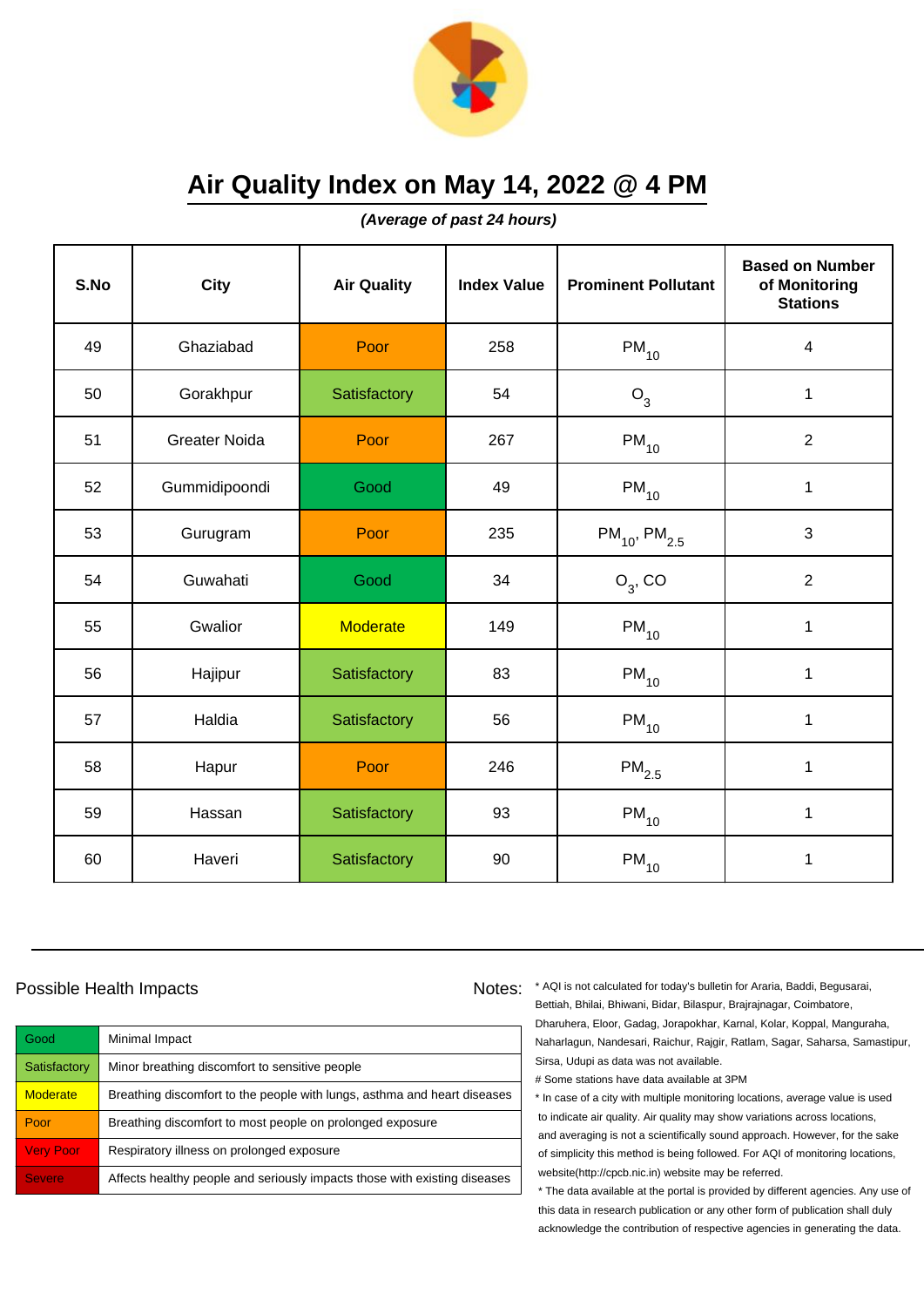

**(Average of past 24 hours)**

| S.No | <b>City</b> | <b>Air Quality</b> | <b>Index Value</b> | <b>Prominent Pollutant</b>    | <b>Based on Number</b><br>of Monitoring<br><b>Stations</b> |
|------|-------------|--------------------|--------------------|-------------------------------|------------------------------------------------------------|
| 61   | Hisar       | <b>Moderate</b>    | 197                | $\mathsf{PM}_{2.5}$           | $\mathbf 1$                                                |
| 62   | Howrah      | Satisfactory       | 56                 | $PM_{10}$                     | $\overline{2}$                                             |
| 63   | Hubballi    | <b>Moderate</b>    | 105                | $\mathsf{PM}_{10}$            | $\mathbf 1$                                                |
| 64   | Hyderabad   | Satisfactory       | 100                | $PM_{10}$ , PM <sub>2.5</sub> | 6                                                          |
| 65   | Imphal      | Satisfactory       | 60                 | $SO_2$ , PM <sub>10</sub>     | $\overline{2}$                                             |
| 66   | Indore      | <b>Moderate</b>    | 156                | $\mathsf{PM}_{10}$            | 1                                                          |
| 67   | Jabalpur    | <b>Moderate</b>    | 123                | $\mathsf{PM}_{10}$            | $\mathbf{1}$                                               |
| 68   | Jaipur      | <b>Moderate</b>    | 180                | $PM_{10}$ , PM <sub>2.5</sub> | $\overline{2}$                                             |
| 69   | Jalandhar   | Satisfactory       | 63                 | O <sub>3</sub>                | $\mathbf 1$                                                |
| 70   | Jhansi      | <b>Moderate</b>    | 152                | $PM_{10}$                     | 1                                                          |
| 71   | Jind        | Poor               | 241                | $PM_{2.5}$                    | 1                                                          |
| 72   | Jodhpur     | <b>Moderate</b>    | 174                | $\mathsf{PM}_{2.5}$           | 1                                                          |

### Possible Health Impacts

| Good             | Minimal Impact                                                            |
|------------------|---------------------------------------------------------------------------|
| Satisfactory     | Minor breathing discomfort to sensitive people                            |
| <b>Moderate</b>  | Breathing discomfort to the people with lungs, asthma and heart diseases  |
| Poor             | Breathing discomfort to most people on prolonged exposure                 |
| <b>Very Poor</b> | Respiratory illness on prolonged exposure                                 |
| <b>Severe</b>    | Affects healthy people and seriously impacts those with existing diseases |

Notes: \* AQI is not calculated for today's bulletin for Araria, Baddi, Begusarai, Bettiah, Bhilai, Bhiwani, Bidar, Bilaspur, Brajrajnagar, Coimbatore, Dharuhera, Eloor, Gadag, Jorapokhar, Karnal, Kolar, Koppal, Manguraha, Naharlagun, Nandesari, Raichur, Rajgir, Ratlam, Sagar, Saharsa, Samastipur, Sirsa, Udupi as data was not available.

# Some stations have data available at 3PM

\* In case of a city with multiple monitoring locations, average value is used to indicate air quality. Air quality may show variations across locations, and averaging is not a scientifically sound approach. However, for the sake of simplicity this method is being followed. For AQI of monitoring locations, website(http://cpcb.nic.in) website may be referred.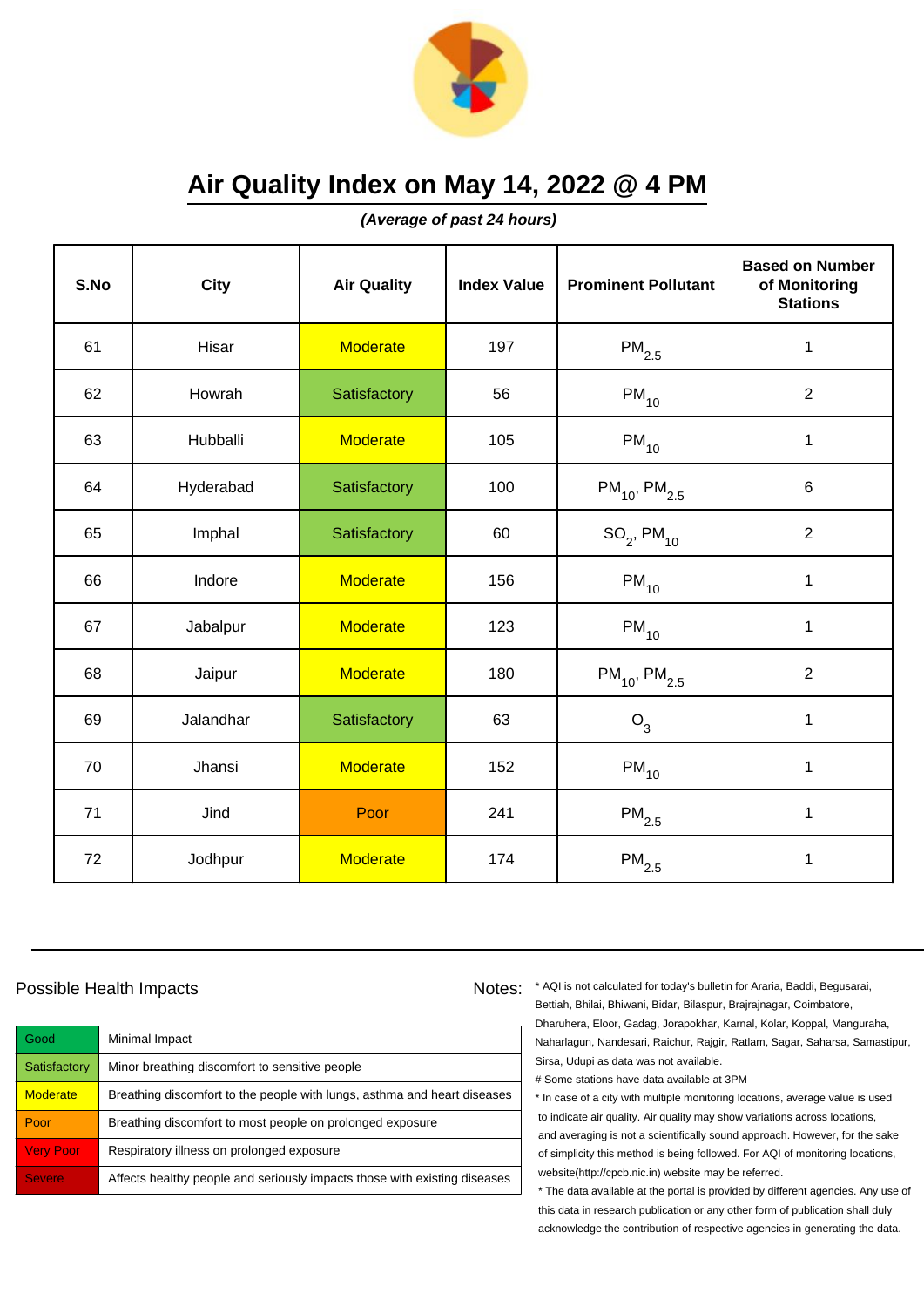

**(Average of past 24 hours)**

| S.No | <b>City</b> | <b>Air Quality</b> | <b>Index Value</b> | <b>Prominent Pollutant</b>    | <b>Based on Number</b><br>of Monitoring<br><b>Stations</b> |
|------|-------------|--------------------|--------------------|-------------------------------|------------------------------------------------------------|
| 73   | Kaithal     | <b>Moderate</b>    | 169                | $PM_{10}$                     | $\mathbf 1$                                                |
| 74   | Kalaburgi   | <b>Moderate</b>    | 116                | $PM_{10}$                     | $\mathbf 1$                                                |
| 75   | Kalyan      | <b>Moderate</b>    | 134                | $PM_{10}$                     | 1                                                          |
| 76   | Kannur      | Satisfactory       | 73                 | $PM_{10}$                     | $\mathbf 1$                                                |
| 77   | Kanpur      | <b>Moderate</b>    | 149                | $PM_{2.5}$ , PM <sub>10</sub> | 3                                                          |
| 78   | Katihar     | Satisfactory       | 99                 | $PM_{10}$                     | $\mathbf 1$                                                |
| 79   | Katni       | <b>Moderate</b>    | 188                | $\mathsf{PM}_{10}$            | 1                                                          |
| 80   | Khanna      | <b>Moderate</b>    | 157                | $PM_{10}$                     | 1                                                          |
| 81   | Kishanganj  | Satisfactory       | 69                 | O <sub>3</sub>                | $\mathbf 1$                                                |
| 82   | Kochi       | Satisfactory       | 91                 | $PM_{2.5}$                    | $\mathbf 1$                                                |
| 83   | Kohima      | Good               | 48                 | SO <sub>2</sub>               | $\mathbf{1}$                                               |
| 84   | Kolkata     | Satisfactory       | 62                 | $NO_2$ , $O_3$ , $PM_{10}$    | 6                                                          |

#### Possible Health Impacts

| Good             | Minimal Impact                                                            |
|------------------|---------------------------------------------------------------------------|
| Satisfactory     | Minor breathing discomfort to sensitive people                            |
| <b>Moderate</b>  | Breathing discomfort to the people with lungs, asthma and heart diseases  |
| Poor             | Breathing discomfort to most people on prolonged exposure                 |
| <b>Very Poor</b> | Respiratory illness on prolonged exposure                                 |
| <b>Severe</b>    | Affects healthy people and seriously impacts those with existing diseases |

Notes: \* AQI is not calculated for today's bulletin for Araria, Baddi, Begusarai, Bettiah, Bhilai, Bhiwani, Bidar, Bilaspur, Brajrajnagar, Coimbatore, Dharuhera, Eloor, Gadag, Jorapokhar, Karnal, Kolar, Koppal, Manguraha, Naharlagun, Nandesari, Raichur, Rajgir, Ratlam, Sagar, Saharsa, Samastipur, Sirsa, Udupi as data was not available.

# Some stations have data available at 3PM

\* In case of a city with multiple monitoring locations, average value is used to indicate air quality. Air quality may show variations across locations, and averaging is not a scientifically sound approach. However, for the sake of simplicity this method is being followed. For AQI of monitoring locations, website(http://cpcb.nic.in) website may be referred.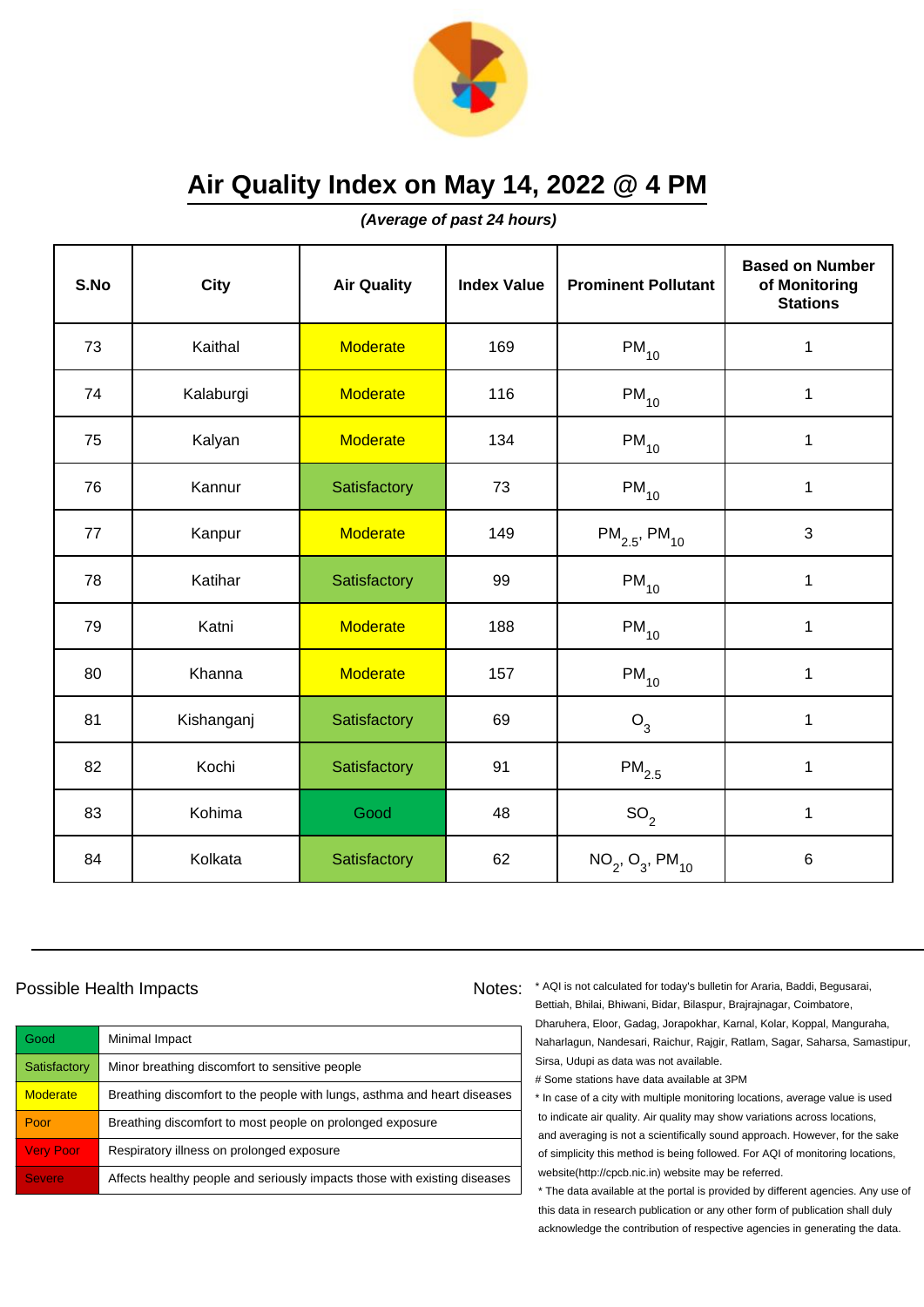

**(Average of past 24 hours)**

| S.No | <b>City</b>      | <b>Air Quality</b> | <b>Index Value</b> | <b>Prominent Pollutant</b>    | <b>Based on Number</b><br>of Monitoring<br><b>Stations</b> |
|------|------------------|--------------------|--------------------|-------------------------------|------------------------------------------------------------|
| 85   | Kollam           | Satisfactory       | 78                 | $PM_{10}$                     | $\mathbf 1$                                                |
| 86   | Kota             | <b>Moderate</b>    | 151                | $PM_{10}$                     | $\mathbf 1$                                                |
| 87   | Kozhikode        | Satisfactory       | 63                 | $PM_{10}$                     | $\mathbf 1$                                                |
| 88   | Kurukshetra      | Poor               | 267                | $PM_{2.5}$                    | $\mathbf 1$                                                |
| 89   | Lucknow          | <b>Moderate</b>    | 156                | $PM_{2.5}$ , PM <sub>10</sub> | $6\phantom{1}$                                             |
| 90   | Ludhiana         | <b>Moderate</b>    | 105                | $\mathsf{PM}_{2.5}$           | $\mathbf{1}$                                               |
| 91   | Madikeri         | Satisfactory       | 61                 | $PM_{10}$                     | $\mathbf{1}$                                               |
| 92   | Maihar           | Satisfactory       | 62                 | CO                            | $\mathbf{1}$                                               |
| 93   | Mandi Gobindgarh | <b>Very Poor</b>   | 321                | $PM_{2.5}$                    | $\mathbf 1$                                                |
| 94   | Mandideep        | Satisfactory       | 66                 | $PM_{10}$                     | 1                                                          |
| 95   | Mandikhera       | <b>Moderate</b>    | 112                | $PM_{10}$                     | 1                                                          |
| 96   | Manesar          | <b>Very Poor</b>   | 312                | $\mathsf{PM}_{2.5}$           | 1                                                          |

### Possible Health Impacts

| Good             | Minimal Impact                                                            |
|------------------|---------------------------------------------------------------------------|
| Satisfactory     | Minor breathing discomfort to sensitive people                            |
| <b>Moderate</b>  | Breathing discomfort to the people with lungs, asthma and heart diseases  |
| Poor             | Breathing discomfort to most people on prolonged exposure                 |
| <b>Very Poor</b> | Respiratory illness on prolonged exposure                                 |
| <b>Severe</b>    | Affects healthy people and seriously impacts those with existing diseases |

Notes: \* AQI is not calculated for today's bulletin for Araria, Baddi, Begusarai, Bettiah, Bhilai, Bhiwani, Bidar, Bilaspur, Brajrajnagar, Coimbatore, Dharuhera, Eloor, Gadag, Jorapokhar, Karnal, Kolar, Koppal, Manguraha, Naharlagun, Nandesari, Raichur, Rajgir, Ratlam, Sagar, Saharsa, Samastipur, Sirsa, Udupi as data was not available.

# Some stations have data available at 3PM

\* In case of a city with multiple monitoring locations, average value is used to indicate air quality. Air quality may show variations across locations, and averaging is not a scientifically sound approach. However, for the sake of simplicity this method is being followed. For AQI of monitoring locations, website(http://cpcb.nic.in) website may be referred.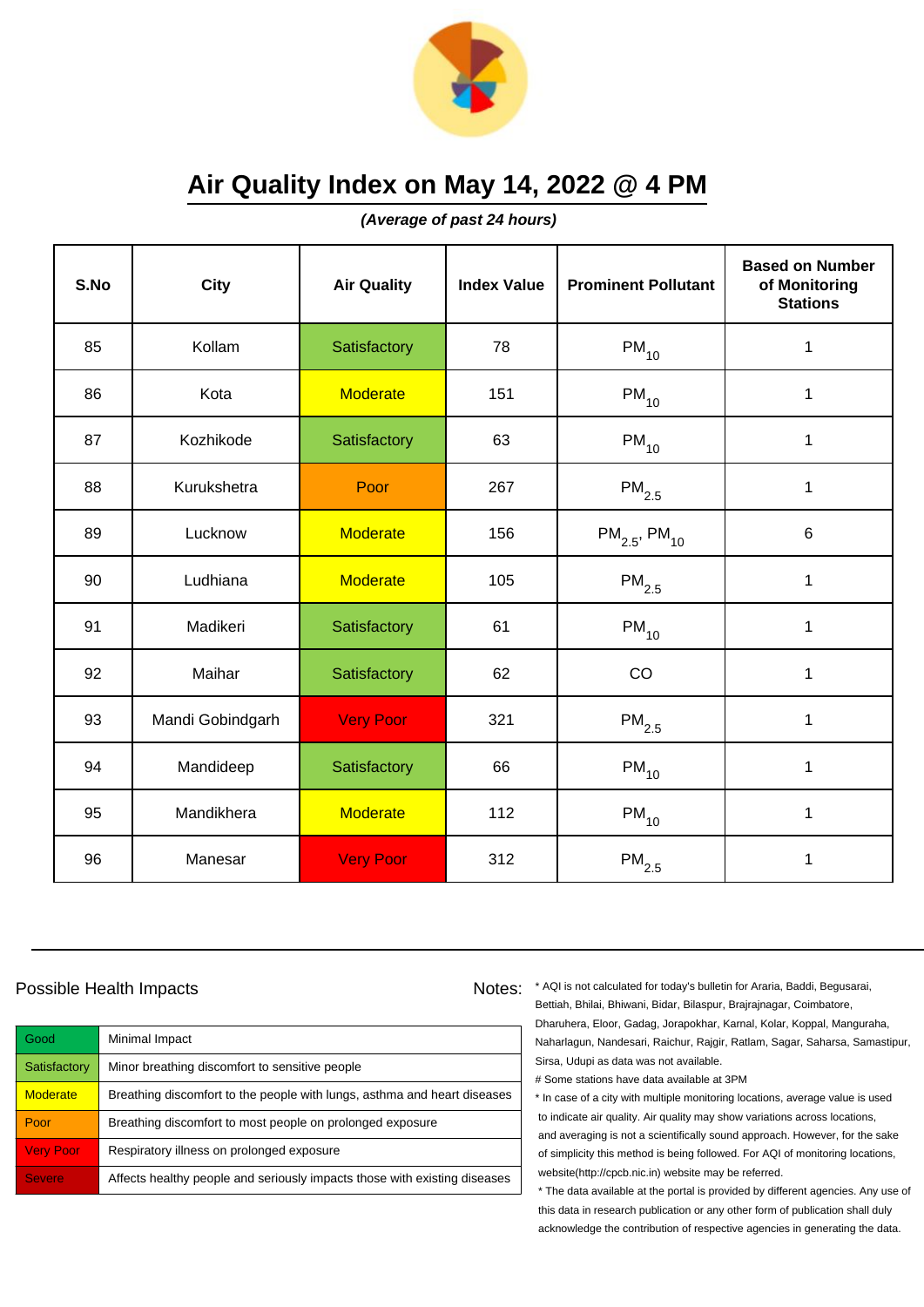

**(Average of past 24 hours)**

| S.No | <b>City</b>   | <b>Air Quality</b> | <b>Index Value</b> | <b>Prominent Pollutant</b>    | <b>Based on Number</b><br>of Monitoring<br><b>Stations</b> |
|------|---------------|--------------------|--------------------|-------------------------------|------------------------------------------------------------|
| 97   | Manglore      | Satisfactory       | 73                 | NO <sub>2</sub>               | $\mathbf 1$                                                |
| 98   | Meerut        | Poor               | 202                | $PM_{2.5}$ , PM <sub>10</sub> | $\overline{2}$                                             |
| 99   | Moradabad     | <b>Moderate</b>    | 144                | $O_3$ , PM <sub>10</sub>      | 3                                                          |
| 100  | Motihari      | <b>Moderate</b>    | 153                | $O_3$                         | 1                                                          |
| 101  | Mumbai        | <b>Moderate</b>    | 132                | $PM_{2.5}$ , PM <sub>10</sub> | 17                                                         |
| 102  | Munger        | <b>Moderate</b>    | 153                | $PM_{10}$                     | 1                                                          |
| 103  | Muzaffarnagar | Poor               | 221                | $\mathsf{PM}_{2.5}$           | 1                                                          |
| 104  | Muzaffarpur   | Satisfactory       | 53                 | $\mathsf{PM}_{2.5}$           | $\mathbf{1}$                                               |
| 105  | Mysuru        | Good               | 38                 | $PM_{10}$                     | $\mathbf 1$                                                |
| 106  | Nagpur        | <b>Moderate</b>    | 124                | $PM_{10}$                     | 1                                                          |
| 107  | Narnaul       | Poor               | 240                | $\mathsf{PM}_{2.5}$           | 1                                                          |
| 108  | Nashik        | Satisfactory       | 86                 | $PM_{10}$                     | 1                                                          |

### Possible Health Impacts

| Good             | Minimal Impact                                                            |
|------------------|---------------------------------------------------------------------------|
| Satisfactory     | Minor breathing discomfort to sensitive people                            |
| <b>Moderate</b>  | Breathing discomfort to the people with lungs, asthma and heart diseases  |
| Poor             | Breathing discomfort to most people on prolonged exposure                 |
| <b>Very Poor</b> | Respiratory illness on prolonged exposure                                 |
| <b>Severe</b>    | Affects healthy people and seriously impacts those with existing diseases |

Notes: \* AQI is not calculated for today's bulletin for Araria, Baddi, Begusarai, Bettiah, Bhilai, Bhiwani, Bidar, Bilaspur, Brajrajnagar, Coimbatore, Dharuhera, Eloor, Gadag, Jorapokhar, Karnal, Kolar, Koppal, Manguraha, Naharlagun, Nandesari, Raichur, Rajgir, Ratlam, Sagar, Saharsa, Samastipur, Sirsa, Udupi as data was not available.

# Some stations have data available at 3PM

\* In case of a city with multiple monitoring locations, average value is used to indicate air quality. Air quality may show variations across locations, and averaging is not a scientifically sound approach. However, for the sake of simplicity this method is being followed. For AQI of monitoring locations, website(http://cpcb.nic.in) website may be referred.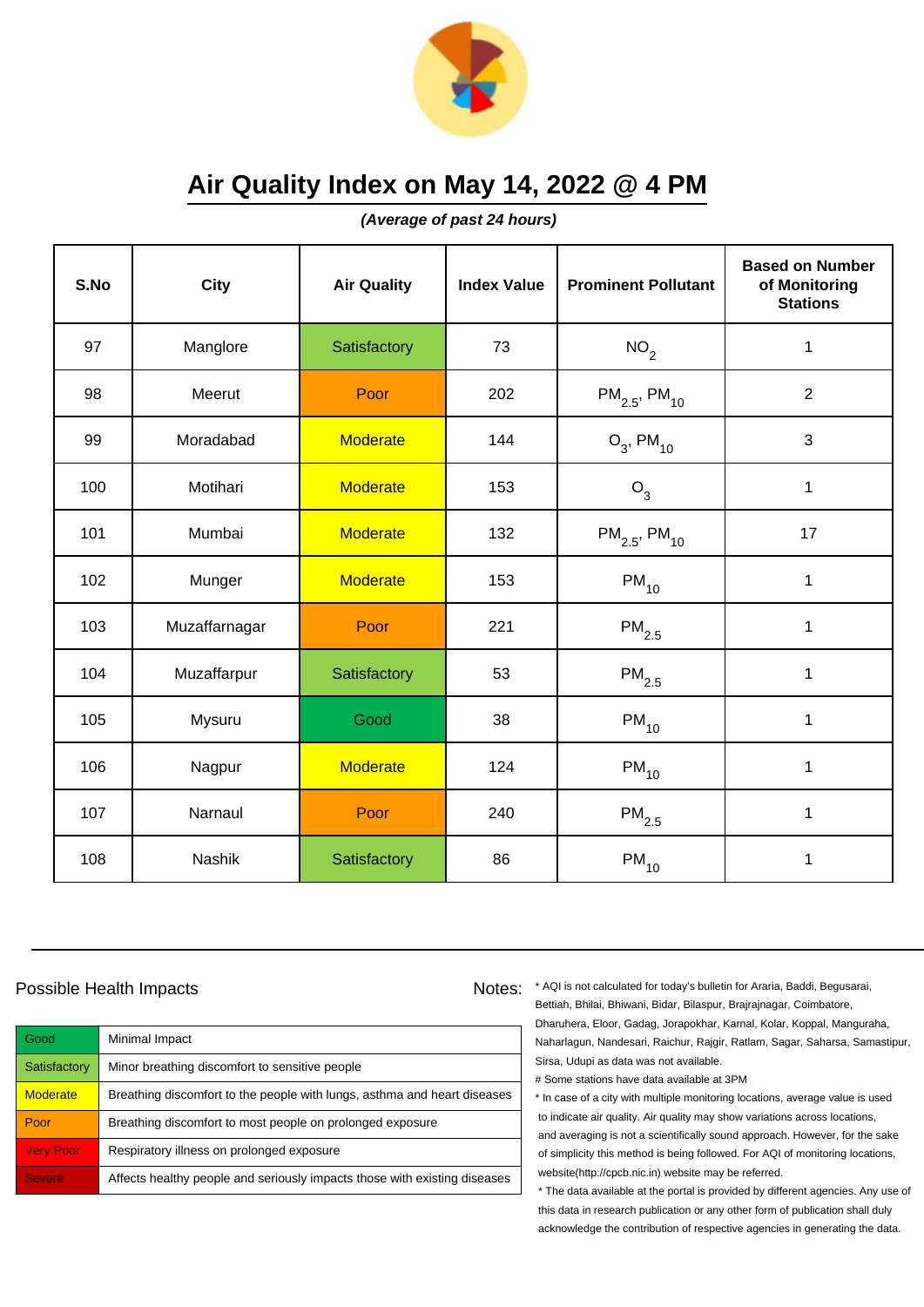

**(Average of past 24 hours)**

| S.No | <b>City</b> | <b>Air Quality</b> | <b>Index Value</b> | <b>Prominent Pollutant</b>    | <b>Based on Number</b><br>of Monitoring<br><b>Stations</b> |
|------|-------------|--------------------|--------------------|-------------------------------|------------------------------------------------------------|
| 109  | Navi Mumbai | <b>Moderate</b>    | 125                | $PM_{10}$                     | 3                                                          |
| 110  | Noida       | <b>Very Poor</b>   | 306                | $PM_{10}$                     | 3                                                          |
| 111  | Pali        | <b>Moderate</b>    | 179                | $\mathsf{PM}_{2.5}$           | 1                                                          |
| 112  | Palwal      | <b>Moderate</b>    | 184                | $PM_{10}$                     | 1                                                          |
| 113  | Panchkula   | <b>Moderate</b>    | 172                | $PM_{2.5}$                    | $\mathbf 1$                                                |
| 114  | Panipat     | Poor               | 211                | $\mathsf{PM}_{2.5}$           | 1                                                          |
| 115  | Patiala     | <b>Moderate</b>    | 140                | $PM_{10}$                     | $\mathbf{1}$                                               |
| 116  | Patna       | <b>Moderate</b>    | 136                | $PM_{10}$ , PM <sub>2.5</sub> | 5                                                          |
| 117  | Pithampur   | <b>Moderate</b>    | 110                | $PM_{10}$                     | $\mathbf 1$                                                |
| 118  | Prayagraj   | <b>Moderate</b>    | 130                | $PM_{10}$                     | 3                                                          |
| 119  | Puducherry  | Satisfactory       | 55                 | $PM_{10}$                     | $\mathbf 1$                                                |
| 120  | Pune        | <b>Moderate</b>    | 125                | $PM_{2.5}$ , PM <sub>10</sub> | 5                                                          |

### Possible Health Impacts

| Good             | Minimal Impact                                                            |
|------------------|---------------------------------------------------------------------------|
| Satisfactory     | Minor breathing discomfort to sensitive people                            |
| <b>Moderate</b>  | Breathing discomfort to the people with lungs, asthma and heart diseases  |
| Poor             | Breathing discomfort to most people on prolonged exposure                 |
| <b>Very Poor</b> | Respiratory illness on prolonged exposure                                 |
| <b>Severe</b>    | Affects healthy people and seriously impacts those with existing diseases |

Notes: \* AQI is not calculated for today's bulletin for Araria, Baddi, Begusarai, Bettiah, Bhilai, Bhiwani, Bidar, Bilaspur, Brajrajnagar, Coimbatore, Dharuhera, Eloor, Gadag, Jorapokhar, Karnal, Kolar, Koppal, Manguraha, Naharlagun, Nandesari, Raichur, Rajgir, Ratlam, Sagar, Saharsa, Samastipur, Sirsa, Udupi as data was not available.

# Some stations have data available at 3PM

\* In case of a city with multiple monitoring locations, average value is used to indicate air quality. Air quality may show variations across locations, and averaging is not a scientifically sound approach. However, for the sake of simplicity this method is being followed. For AQI of monitoring locations, website(http://cpcb.nic.in) website may be referred.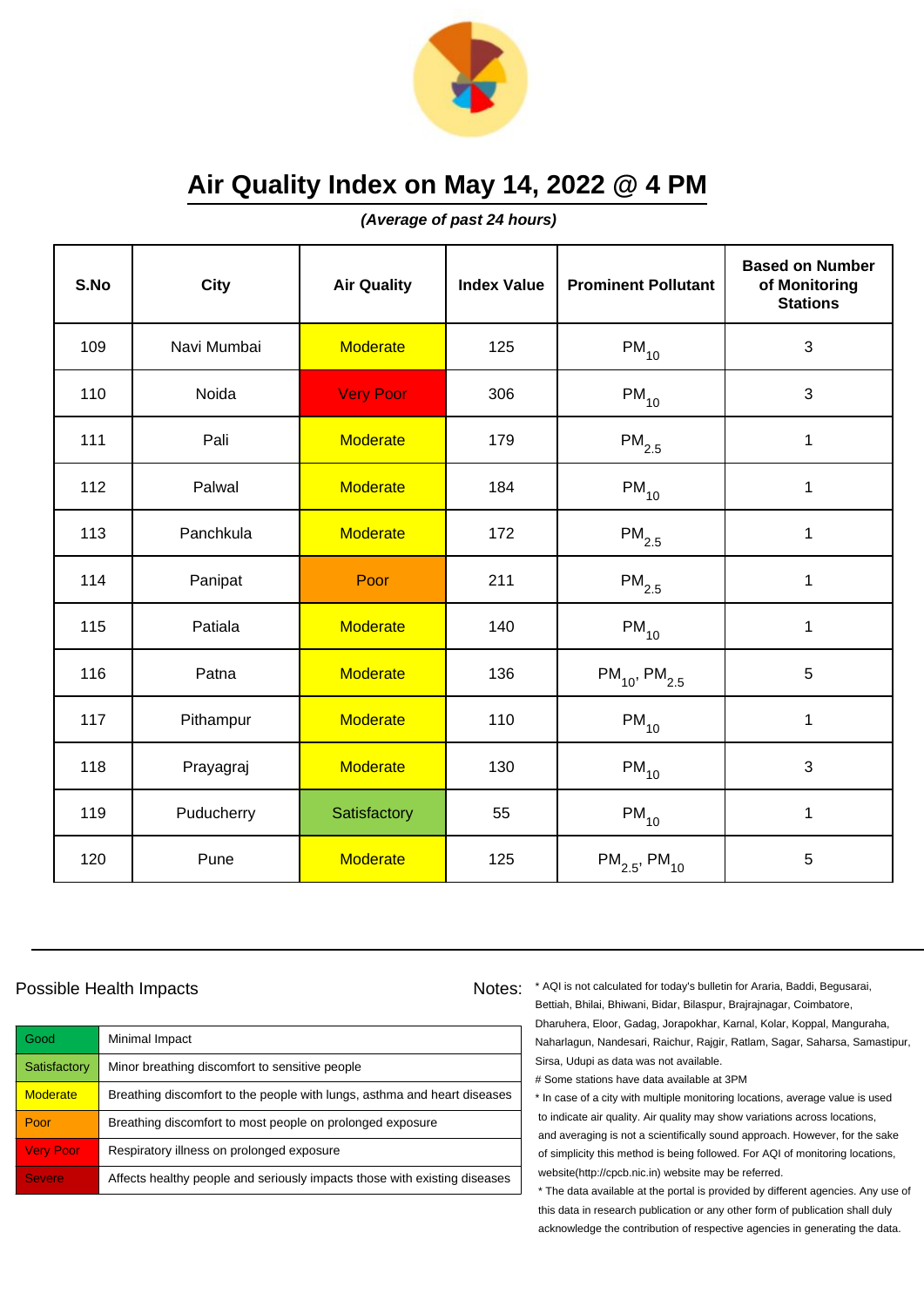

**(Average of past 24 hours)**

| S.No | <b>City</b>       | <b>Air Quality</b> | <b>Index Value</b> | <b>Prominent Pollutant</b> | <b>Based on Number</b><br>of Monitoring<br><b>Stations</b> |
|------|-------------------|--------------------|--------------------|----------------------------|------------------------------------------------------------|
| 121  | Purnia            | <b>Moderate</b>    | 103                | $PM_{10}$                  | $\mathbf 1$                                                |
| 122  | Rajamahendravaram | Good               | 37                 | $PM_{10}$                  | $\mathbf 1$                                                |
| 123  | Ramanagara        | Good               | 41                 | $PM_{10}$                  | 1                                                          |
| 124  | Rohtak            | Poor               | 294                | $PM_{2.5}$                 | $\mathbf 1$                                                |
| 125  | Rupnagar          | Satisfactory       | 99                 | $PM_{10}$                  | $\mathbf{1}$                                               |
| 126  | Sasaram           | Poor               | 202                | $O_3$                      | 1                                                          |
| 127  | Satna             | Satisfactory       | 87                 | $PM_{10}$                  | $\mathbf{1}$                                               |
| 128  | Shillong          | Good               | 30                 | $PM_{2.5}$                 | $\mathbf{1}$                                               |
| 129  | Shivamogga        | Satisfactory       | 53                 | $PM_{10}$                  | $\mathbf 1$                                                |
| 130  | Siliguri          | Satisfactory       | 88                 | NO <sub>2</sub>            | 1                                                          |
| 131  | Singrauli         | <b>Moderate</b>    | 198                | $PM_{10}$                  | 1                                                          |
| 132  | Siwan             | <b>Moderate</b>    | 111                | $\mathsf{PM}_{10}$         | 1                                                          |

### Possible Health Impacts

Good Minimal Impact Satisfactory | Minor breathing discomfort to sensitive people Moderate **Breathing discomfort to the people with lungs**, asthma and heart diseases Poor Breathing discomfort to most people on prolonged exposure Very Poor Respiratory illness on prolonged exposure Severe **Affects healthy people and seriously impacts those with existing diseases** 

Notes: \* AQI is not calculated for today's bulletin for Araria, Baddi, Begusarai, Bettiah, Bhilai, Bhiwani, Bidar, Bilaspur, Brajrajnagar, Coimbatore, Dharuhera, Eloor, Gadag, Jorapokhar, Karnal, Kolar, Koppal, Manguraha, Naharlagun, Nandesari, Raichur, Rajgir, Ratlam, Sagar, Saharsa, Samastipur, Sirsa, Udupi as data was not available.

# Some stations have data available at 3PM

\* In case of a city with multiple monitoring locations, average value is used to indicate air quality. Air quality may show variations across locations, and averaging is not a scientifically sound approach. However, for the sake of simplicity this method is being followed. For AQI of monitoring locations, website(http://cpcb.nic.in) website may be referred.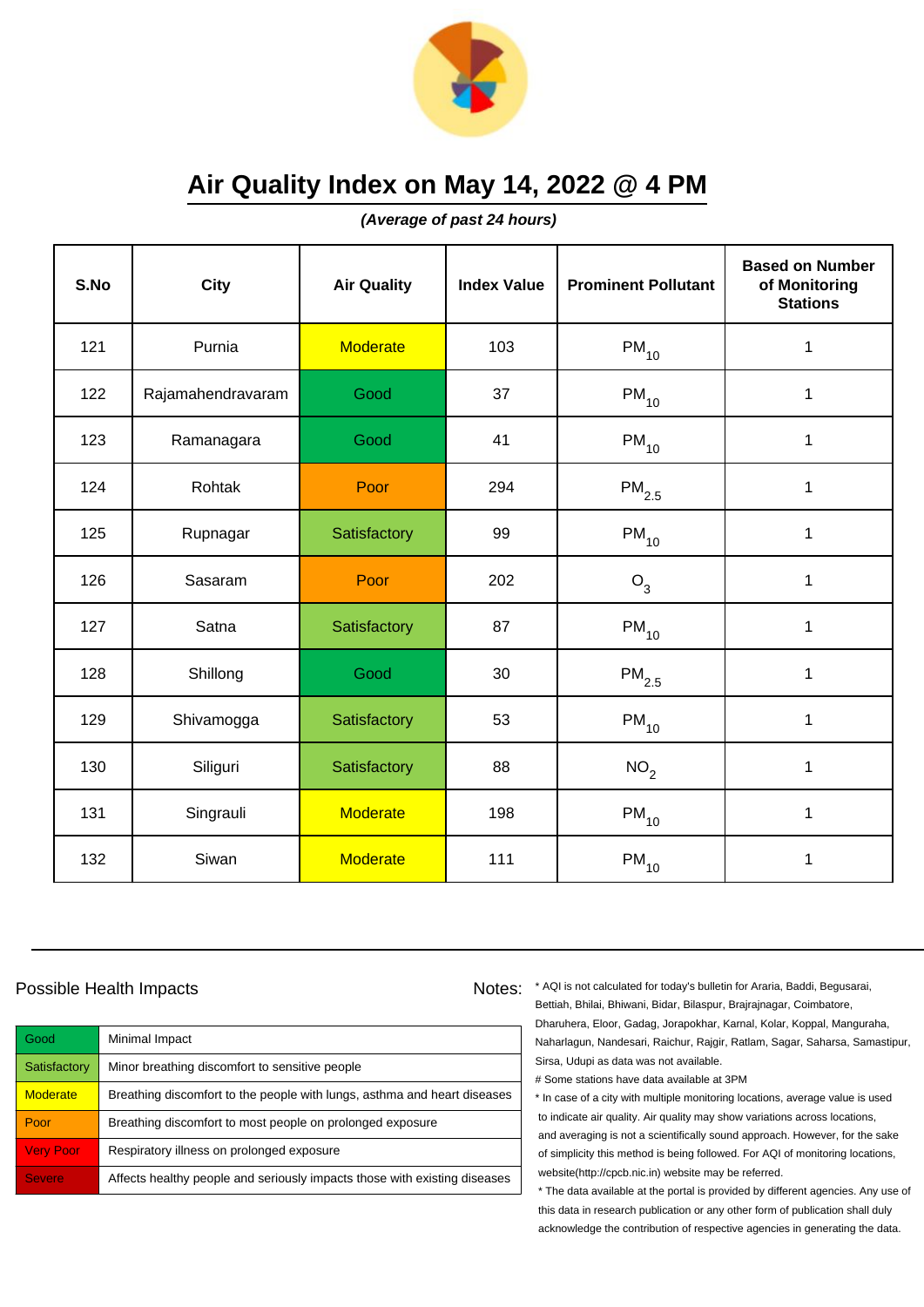

**(Average of past 24 hours)**

| S.No | <b>City</b>        | <b>Air Quality</b> | <b>Index Value</b> | <b>Prominent Pollutant</b> | <b>Based on Number</b><br>of Monitoring<br><b>Stations</b> |
|------|--------------------|--------------------|--------------------|----------------------------|------------------------------------------------------------|
| 133  | Solapur            | Satisfactory       | 72                 | CO                         | 1                                                          |
| 134  | Sonipat            | Poor               | 276                | $PM_{10}$                  | $\mathbf 1$                                                |
| 135  | Srinagar           | Satisfactory       | 74                 | $PM_{10}$                  | $\mathbf 1$                                                |
| 136  | Talcher            | Good               | 47                 | $O_3$                      | 1                                                          |
| 137  | Thane              | <b>Moderate</b>    | 162                | $PM_{10}$                  | $\mathbf 1$                                                |
| 138  | Thiruvananthapuram | Good               | 32                 | CO                         | $\mathbf 1$                                                |
| 139  | Thoothukudi        | Good               | 33                 | $O_3$                      | $\mathbf{1}$                                               |
| 140  | <b>Thrissur</b>    | Good               | 43                 | $PM_{10}$                  | $\mathbf{1}$                                               |
| 141  | Tirupati           | Satisfactory       | 82                 | $PM_{10}$                  | $\mathbf 1$                                                |
| 142  | Udaipur            | <b>Moderate</b>    | 173                | $PM_{10}$                  | $\mathbf 1$                                                |
| 143  | Ujjain             | <b>Moderate</b>    | 178                | $PM_{10}$                  | $\mathbf{1}$                                               |
| 144  | Vapi               | Satisfactory       | 95                 | $PM_{10}$                  | $\mathbf 1$                                                |

### Possible Health Impacts

Good Minimal Impact Satisfactory | Minor breathing discomfort to sensitive people Moderate **Breathing discomfort to the people with lungs**, asthma and heart diseases Poor Breathing discomfort to most people on prolonged exposure Very Poor Respiratory illness on prolonged exposure Severe **Affects healthy people and seriously impacts those with existing diseases** 

Notes: \* AQI is not calculated for today's bulletin for Araria, Baddi, Begusarai, Bettiah, Bhilai, Bhiwani, Bidar, Bilaspur, Brajrajnagar, Coimbatore, Dharuhera, Eloor, Gadag, Jorapokhar, Karnal, Kolar, Koppal, Manguraha, Naharlagun, Nandesari, Raichur, Rajgir, Ratlam, Sagar, Saharsa, Samastipur, Sirsa, Udupi as data was not available.

# Some stations have data available at 3PM

\* In case of a city with multiple monitoring locations, average value is used to indicate air quality. Air quality may show variations across locations, and averaging is not a scientifically sound approach. However, for the sake of simplicity this method is being followed. For AQI of monitoring locations, website(http://cpcb.nic.in) website may be referred.